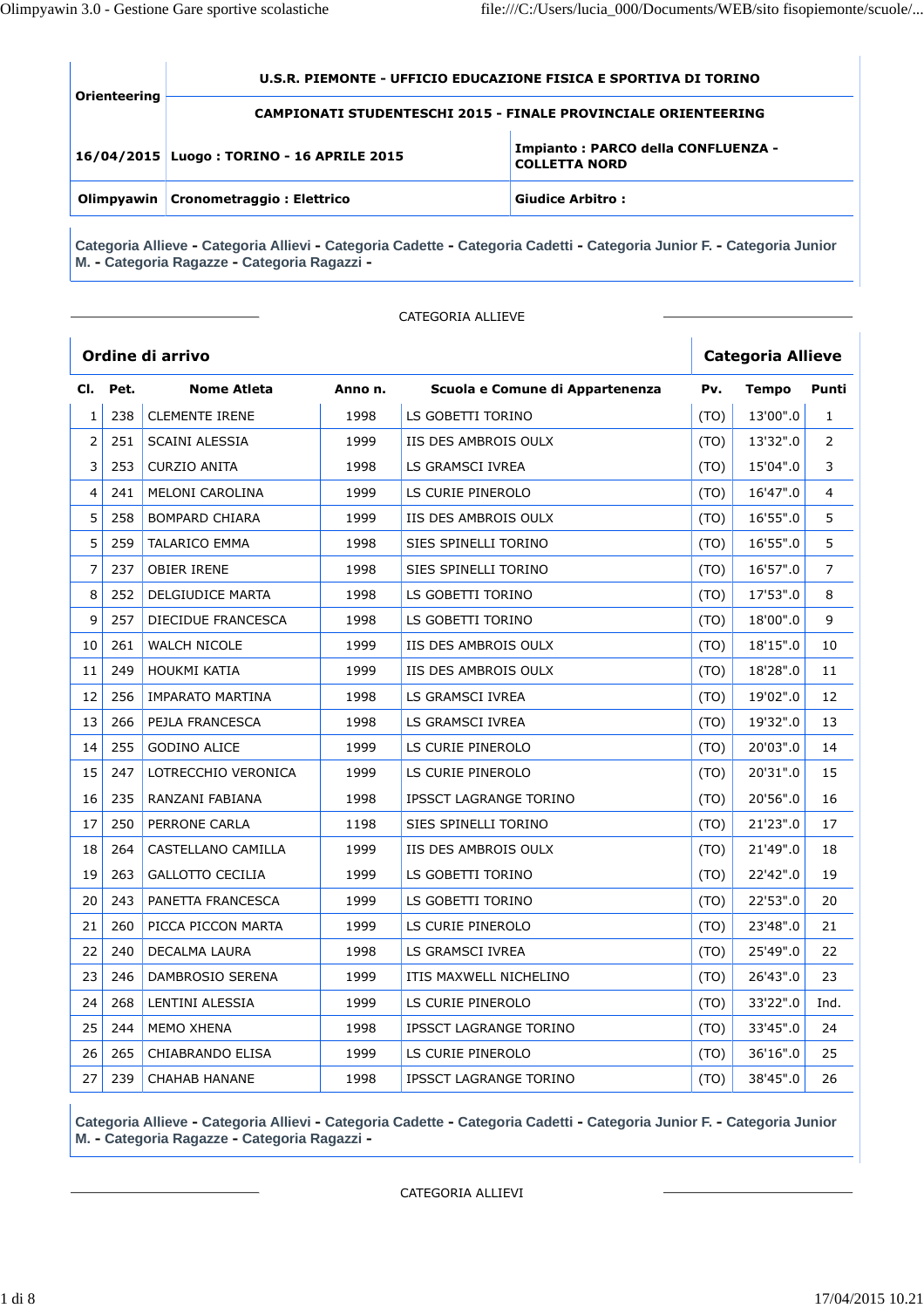|                |          | Ordine di arrivo            |         |                                 | <b>Categoria Allievi</b> |              |                |  |
|----------------|----------|-----------------------------|---------|---------------------------------|--------------------------|--------------|----------------|--|
|                | Cl. Pet. | Nome Atleta                 | Anno n. | Scuola e Comune di Appartenenza | Pv.                      | <b>Tempo</b> | Punti          |  |
| $\mathbf{1}$   | 206      | <b>BUFFO BLIN FRANCESCO</b> | 1998    | LS GRAMSCI IVREA                | (TO)                     | 11'16".0     | $\mathbf{1}$   |  |
| $\overline{2}$ | 205      | <b>GALFIONE ALESSIO</b>     | 1999    | LS CURIE PINEROLO               | (TO)                     | 12'08".0     | $\overline{2}$ |  |
| 3              | 212      | <b>GIACHETTO ALESSANDRO</b> | 1998    | ITIS MAXWELL NICHELINO          | (TO)                     | 12'21".0     | 3              |  |
| 3              | 214      | DONES DAN                   | 1998    | ITIS MAXWELL NICHELINO          | (TO)                     | 12'21".0     | 3              |  |
| 5              | 208      | CRAVIOTTO STEFANO           | 1998    | LS GRAMSCI IVREA                | (TO)                     | 12'26".0     | 5              |  |
| 6              | 207      | <b>BARTOLINI GIACOMO</b>    | 1999    | LS CURIE PINEROLO               | (TO)                     | 14'01".0     | 6              |  |
| 7              | 225      | <b>GERMANO LORENZO</b>      | 1998    | LS GRAMSCI IVREA                | (TO)                     | 14'06".0     | 7              |  |
| 8              | 211      | <b>CHIRIAC ROBERT</b>       | 1998    | LS GOBETTI TORINO               | (TO)                     | 14'19".0     | 8              |  |
| 9              | 223      | LA PLACA GIANLUCA           | 1999    | LS CURIE PINEROLO               | (TO)                     | 14'34".0     | 9              |  |
| 10             | 203      | CAROE' GIANLUCA             | 1999    | ITIS MAXWELL NICHELINO          | (TO)                     | 14'38".0     | 10             |  |
| 11             | 204      | <b>FERRO FRANCESCO</b>      | 2000    | LS GOBETTI TORINO               | (TO)                     | 14'56".0     | 11             |  |
| 12             | 213      | <b>FAITA FILIPPO</b>        | 1998    | LS GRAMSCI IVREA                | (TO)                     | 15'10".0     | 12             |  |
| 13             | 230      | MARITANO SIMONE             | 2000    | IIS DES AMBROIS OULX            | (TO)                     | 15'14".0     | 13             |  |
| 14             | 215      | RIDOLFI LORENZO             | 1999    | LS CURIE PINEROLO               | (TO)                     | 15'16".0     | 14             |  |
| 15             | 202      | <b>BETTINI EMANUELE</b>     | 1999    | LS GRAMSCI IVREA                | (TO)                     | 15'22".0     | 15             |  |
| 16             | 222      | CROVELLA GIOVANNI           | 1998    | LS GOBETTI TORINO               | (TO)                     | 15'30".0     | 16             |  |
| 17             | 228      | <b>AZARIO MATTIA</b>        | 1999    | IIS DES AMBROIS OULX            | (TO)                     | 16'00".0     | 17             |  |
| 18             | 209      | <b>SELLERI MORENO</b>       | 1999    | ITIS MAXWELL NICHELINO          | (TO)                     | 16'03".0     | 18             |  |
| 19             | 231      | MURRA PIER LOREN            | 1999    | LS CURIE PINEROLO               | (TO)                     | 16'11".0     | Ind.           |  |
| 20             | 216      | <b>VERNETTI MOSE'</b>       | 1998    | SIES SPINELLI TORINO            | (TO)                     | 16'39".0     | 19             |  |
| 21             | 224      | <b>VALENTE CARLO</b>        | 1999    | IIS DES AMBROIS OULX            | (TO)                     | 16'57".0     | 20             |  |
| 22             | 229      | <b>FILIPPONE MARCO</b>      | 1999    | LS GOBETTI TORINO               | (TO)                     | 17'32".0     | 21             |  |
| 23             | 227      | <b>GIRINO PIETRO</b>        | 1999    | SIES SPINELLI TORINO            | (TO)                     | 17'36".0     | 22             |  |
| 24             | 221      | <b>BAR FRANCESCO</b>        | 1998    | IIS DES AMBROIS OULX            | (TO)                     | 23'25".0     | 23             |  |
| 25             | 217      | <b>BASADONNA IVAN</b>       | 2000    | IIS DES AMBROIS OULX            | (TO)                     | 24'00".0     | 24             |  |
| Rit.           | 226      | PRIMO LORENZO               | 2000    | LS CURIE PINEROLO               | (TO)                     | $- - -$      | 28             |  |
| Rit.           | 201      | <b>GIARDINO MATTEO</b>      | 1998    | SIES SPINELLI TORINO            | (TO)                     | $---$        | 28             |  |
| Rit.           | 220      | <b>CANOVA GABRIELE</b>      | 1999    | ITIS MAXWELL NICHELINO          | (TO)                     | $ -$         | 28             |  |

|                  | CATEGORIA CADETTE |                         |         |                                 |      |              |                |  |  |  |
|------------------|-------------------|-------------------------|---------|---------------------------------|------|--------------|----------------|--|--|--|
| Ordine di arrivo |                   |                         |         |                                 |      | Categoria    | <b>Cadette</b> |  |  |  |
|                  | Cl. Pet.          | <b>Nome Atleta</b>      | Anno n. | Scuola e Comune di Appartenenza | Pv.  | <b>Tempo</b> | Punti          |  |  |  |
| $\mathbf{1}$     | 67                | <b>BIANCO COSTANZA</b>  | 2001    | MATTEOTTI TORINO                | (TO) | 12'49".0     |                |  |  |  |
| $\overline{2}$   | 90                | <b>DELLEA LIA</b>       | 2002    | IC VISTRORIO                    | (TO) | 13'40".0     | 2              |  |  |  |
| 3                | 55                | <b>GALLARATE AMALIA</b> | 2002    | IC MATTEOTTI RIVOLI             | (TO) | 14'01".0     | 3              |  |  |  |
| 4                | 52                | SAMUELLI ASIA           | 2001    | SEZ. PECETTO PECETTO            | (TO) | 15'03".0     | 4              |  |  |  |
| 5                | 58                | FIOCCO BEATRICE         | 2001    | <b>GOBETTI RIVOLI</b>           | (TO) | 15'17".0     | 5              |  |  |  |
| 6                | 77                | LUONI GAIA              | 2002    | IC MATTEOTTI RIVOLI             | (TO) | 15'18".0     | 6              |  |  |  |
| 7                | 78                | PERUCCHIONE LINDA       | 2001    | <b>IC VISTRORIO</b>             | (TO) | 15'49".0     | 7              |  |  |  |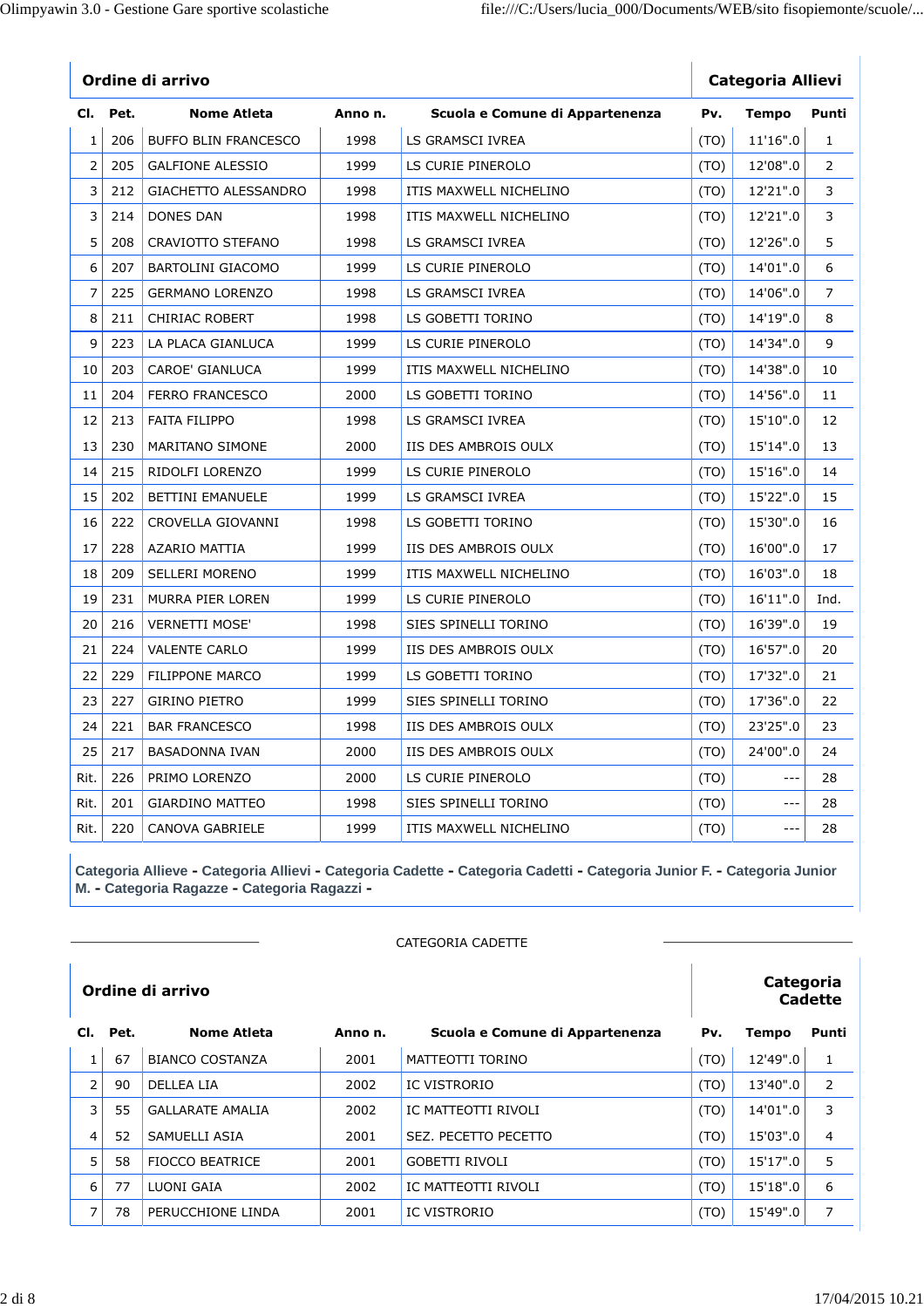| 8    | 99  | CERETTO GIANNON GIULIA     | 2001 | D.MINZONI-GRAMSCI COLLEGNO | (TO) | 16'01".0 | 8  |
|------|-----|----------------------------|------|----------------------------|------|----------|----|
| 9    | 56  | FIORIO ANNA LAURA          | 2001 | MATTEOTTI TORINO           | (TO) | 16'03".0 | 9  |
| 9    | 80  | RAVIOLA ANITA              | 2001 | NIEVO TORINO               | (TO) | 16'03".0 | 9  |
| 11   | 71  | PALUDI GAIA                | 2002 | SMS BOBBIO TORINO          | (TO) | 16'30".0 | 11 |
| 12   | 83  | RAVIOLO MARIA              | 2002 | MATTEOTTI TORINO           | (TO) | 16'41".0 | 12 |
| 13   | 96  | BORELLO ELEONORA           | 2001 | MATTEOTTI TORINO           | (TO) | 16'45".0 | 13 |
| 14   | 63  | VIIZZO AURORA              | 2001 | GOBETTI RIVOLI             | (TO) | 16'57".0 | 14 |
| 15   | 82  | <b>GREGUOLDO ISABELLA</b>  | 2002 | D.MINZONI-GRAMSCI COLLEGNO | (TO) | 17'17".0 | 15 |
| 16   | 57  | PERAGLIE ANNA              | 2002 | IC VISTRORIO               | (TO) | 17'58".0 | 16 |
| 17   | 66  | FERIOTTO SHARIS            | 2001 | SMS BOBBIO TORINO          | (TO) | 18'07".0 | 17 |
| 18   | 76  | <b>BOCCA LUCREZIA</b>      | 2002 | IC PAVONE PAVONE CSE       | (TO) | 18'21".0 | 18 |
| 19   | 69  | VIETTI CAMILLA             | 2001 | SEZ. PECETTO PECETTO       | (TO) | 18'28".0 | 19 |
| 20   | 74  | OLLINO CARLOTTA            | 2001 | SEZ. PECETTO PECETTO       | (TO) | 18'34".0 | 20 |
| 21   | 95  | CAMPADELLO MARIA           | 2002 | SEZ. PECETTO PECETTO       | (TO) | 18'36".0 | 21 |
| 22   | 54  | ROSENGA CHIARA             | 2001 | D.MINZONI-GRAMSCI COLLEGNO | (TO) | 19'01".0 | 22 |
| 23   | 68  | <b>MANFRIN RACHELE</b>     | 2001 | D.MINZONI-GRAMSCI COLLEGNO | (TO) | 19'38".0 | 23 |
| 24   | 88  | BERUTTI MARGHERITA         | 2002 | IC PAVONE PAVONE CSE       | (TO) | 20'09".0 | 24 |
| 25   | 79  | MASPES GIULIA              | 2001 | D.MINZONI-GRAMSCI COLLEGNO | (TO) | 20'15".0 | 25 |
| 26   | 53  | PAFUNDI CHIARA             | 2001 | SMS BOBBIO TORINO          | (TO) | 20'18".0 | 26 |
| 27   | 93  | <b>TERRONE CHIARA</b>      | 2001 | NIEVO TORINO               | (TO) | 20'47".0 | 27 |
| 28   | 94  | <b>GIANOLA IRENE</b>       | 2002 | IC PAVONE PAVONE CSE       | (TO) | 20'49".0 | 28 |
| 29   | 73  | CAVAGNINO SARA             | 2002 | IC SANTA MARIA MONCALIERI  | (TO) | 20'54".0 | 29 |
| 30   | 61  | <b>FABRIS ANDREINA</b>     | 2001 | IC VISTRORIO               | (TO) | 20'55".0 | 30 |
| 31   | 64  | CLERICO GIULIA             | 2002 | IC PAVONE PAVONE CSE       | (TO) | 21'15".0 | 31 |
| 32   | 97  | ARIAUDO ALICE              | 2002 | IC SANTA MARIA MONCALIERI  | (TO) | 21'36".0 | 32 |
| 33   | 60  | FERRO MILONE ANTHEA        | 2001 | NIEVO TORINO               | (TO) | 21'56".0 | 33 |
| 34   | 70  | CARPINO CHIARA             | 2002 | IC MATTEOTTI RIVOLI        | (TO) | 22'17".0 | 34 |
| 35   | 51  | COLTELLARO NOEMI           | 2002 | IC PAVONE PAVONE CSE       | (TO) | 22'26".0 | 35 |
| 36   | 89  | <b>TEALDI BEATRICE</b>     | 2002 | SEZ. PECETTO PECETTO       | (TO) | 22'38".0 | 36 |
| 37   | 86  | PITACCO VITTORIA           | 2001 | NIEVO TORINO               | (TO) | 24'19".0 | 37 |
| 38   | 81  | CARETTO FRANCESCA          | 2001 | SMS BOBBIO TORINO          | (TO) | 24'29".0 | 38 |
| 39   | 98  | SKENDAY ERIKA              | 2002 | SMS BOBBIO TORINO          | (TO) | 25'29".0 | 39 |
| 40   | 85  | PARIGI ELEONORA            | 2002 | <b>GOBETTI RIVOLI</b>      | (TO) | 27'25".0 | 40 |
| 41   | 75  | <b>GROMETTO MARIA LUIS</b> | 2001 | MATTEOTTI TORINO           | (TO) | 27'38".0 | 41 |
| 42   | 59  | <b>BUZZONI CAROLA</b>      | 2001 | IC SANTA MARIA MONCALIERI  | (TO) | 30'00".0 | 42 |
| 43   | 87  | MANNORI IRISH              | 2002 | IC SANTA MARIA MONCALIERI  | (TO) | 32'02".0 | 43 |
| 44   | 92  | GIUSTETTO ALESSANDRA       | 2002 | GOBETTI RIVOLI             | (TO) | 32'28".0 | 44 |
| 45   | 72  | ALESSIO GINEVRA            | 2002 | <b>GOBETTI RIVOLI</b>      | (TO) | 40'30".0 | 45 |
| 46   | 62  | <b>VALESANO SARA</b>       | 2002 | IC SANTA MARIA MONCALIERI  | (TO) | 41'45".0 | 46 |
| 47   | 84  | <b>VAIRO ELENA</b>         | 2002 | IC MATTEOTTI RIVOLI        | (TO) | 50'23".0 | 47 |
| Rit. | 65  | <b>BERTOLAJA SOFIA</b>     | 2001 | NIEVO TORINO               | (TO) | $- - -$  | 51 |
| Rit. | 91  | DORIGATO ZOE               | 2002 | IC MATTEOTTI RIVOLI        | (TO) | $---$    | 51 |
| Rit. | 100 | SANTARINI VALERIA          | 2002 | IC VISTRORIO               | (TO) | $---$    | 51 |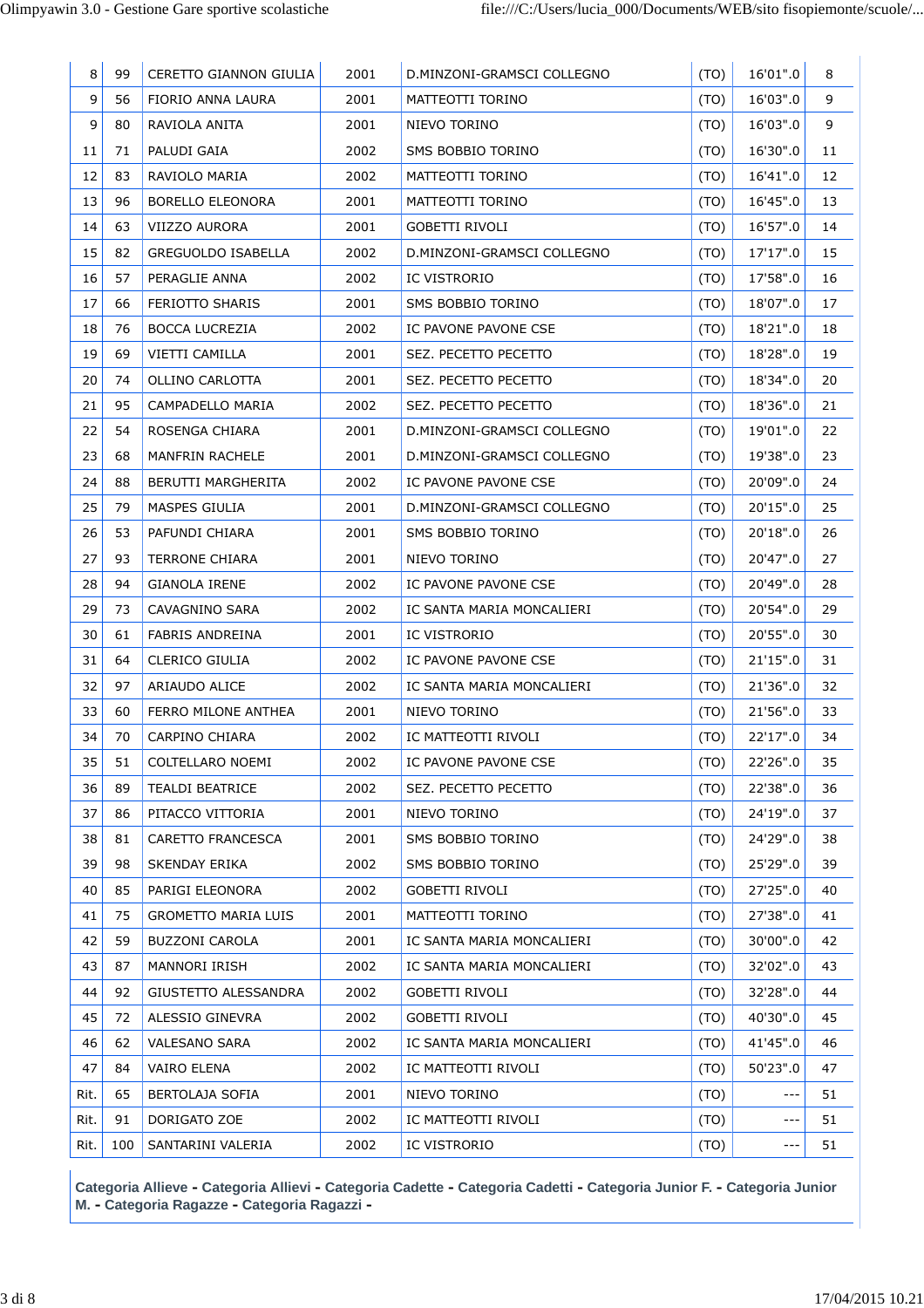|                |                |                            |         | CATEGORIA CADETTI               |      |              |                |
|----------------|----------------|----------------------------|---------|---------------------------------|------|--------------|----------------|
|                |                | Ordine di arrivo           |         |                                 |      | Categoria    | <b>Cadetti</b> |
| CI.            | Pet.           | <b>Nome Atleta</b>         | Anno n. | Scuola e Comune di Appartenenza | Pv.  | <b>Tempo</b> | Punti          |
| $\mathbf 1$    | 3              | PIAZZA EDOARDO             | 2001    | MATTEOTTI TORINO                | (TO) | 9'23".0      | 1              |
| $\overline{2}$ | $\overline{2}$ | LONGO ANDREA               | 2001    | <b>GOBETTI RIVOLI</b>           | (TO) | 11'22".0     | $\overline{2}$ |
| 3              | 7              | <b>GHINA MATTEO</b>        | 2001    | <b>IC VISTRORIO</b>             | (TO) | 12'09".0     | 3              |
| 4              | 22             | <b>VERNICE GIONATA</b>     | 2002    | D.MINZONI-GRAMSCI COLLEGNO      | (TO) | 12'18".0     | 4              |
| 5              | 18             | TAROZZO ELIO               | 2001    | MATTEOTTI TORINO                | (TO) | 12'37".0     | 5              |
| 6              | 20             | <b>MTYUSHENKO ANDREA</b>   | 2001    | SMS BOBBIO TORINO               | (TO) | 12'41".0     | 6              |
| $\overline{7}$ | 31             | CALORE ALESSANDRO          | 2001    | MATTEOTTI TORINO                | (TO) | 13'03".0     | $\overline{7}$ |
| 8              | 49             | MENEGHINI NATHANIEL        | 2001    | IC PAVONE PAVONE CSE            | (TO) | 13'21".0     | 8              |
| 9              | 21             | <b>BELLUCCI LORENZO</b>    | 2002    | SEZ. PECETTO PECETTO            | (TO) | 13'34".0     | 9              |
| 10             | 27             | <b>CUIGNON LUDOVICO</b>    | 2002    | IC PAVONE PAVONE CSE            | (TO) | 13'59".0     | 10             |
| 11             | 4              | <b>BENAZZO ACHILLE</b>     | 2001    | NIEVO TORINO                    | (TO) | 14'12".0     | 11             |
| 12             | 5              | MURESAN EDWARD             | 2001    | IC PAVONE PAVONE CSE            | (TO) | 14'36".0     | 12             |
| 13             | 10             | <b>GENTILE ALESSANDRO</b>  | 2001    | D.MINZONI-GRAMSCI COLLEGNO      | (TO) | 15'41".0     | 13             |
| 14             | 8              | OBERTA RICCARDO            | 2001    | SMS BOBBIO TORINO               | (TO) | 15'42".0     | 14             |
| 15             | 17             | GALASSO ALESSANDRO         | 2001    | IC SANTA MARIA MONCALIERI       | (TO) | 15'43".0     | 15             |
| 16             | 30             | <b>GUALANDI ALESSANDRO</b> | 2002    | GOBETTI RIVOLI                  | (TO) | 16'08".0     | 16             |
| 17             | 28             | <b>CAUCHI LAWRENCE</b>     | 2001    | MATTEOTTI TORINO                | (TO) | 16'25".0     | 17             |
| 18             | 25             | PANTAROTTO ALBERTO         | 2001    | NIEVO TORINO                    | (TO) | 16'32".0     | 18             |
| 19             | 32             | RAVETTA MARCELLO           | 2001    | IC PAVONE PAVONE CSE            | (TO) | 16'49".0     | 19             |
| 20             | 6              | <b>FERRERO STEFANO</b>     | 2001    | IC SANTA MARIA MONCALIERI       | (TO) | 16'55".0     | 20             |
| 21             | 15             | DELLAPINA FRANCESCO        | 2001    | <b>GOBETTI RIVOLI</b>           | (TO) | 17'05".0     | 21             |
| 21             | 16             | NOVARESIO TOMMASO          | 2001    | NIEVO TORINO                    | (TO) | 17'05".0     | 21             |
| 23             | 45             | FIORENTINI EDOARDO         | 2002    | IC SANTA MARIA MONCALIERI       | (TO) | 17'15".0     | 23             |
| 24             | 37             | VALABREGA DANIEL           | 2001    | NIEVO TORINO                    | (TO) | 17'56".0     | 24             |
| 25             | 34             | <b>GHINA LEONARDO</b>      | 2002    | IC VISTRORIO                    | (TO) | 18'08".0     | 25             |
| 26             | 1              | BONADERO LORENZO           | 2001    | SEZ. PECETTO PECETTO            | (TO) | 18'14".0     | 26             |
| 27             | 36             | TORTA MARCO                | 2002    | GOBETTI RIVOLI                  | (TO) | 18'19".0     | 27             |
| 28             | 12             | DEL PIETRO MATTEO          | 2001    | SEZ. PECETTO PECETTO            | (TO) | 18'41".0     | 28             |
| 29             | 11             | TOMASI CONT GIACOMO        | 2001    | IC VISTRORIO                    | (TO) | 18'48".0     | 29             |
| 30             | 46             | PENNA ALESSANDRO           | 2002    | SEZ. PECETTO PECETTO            | (TO) | 18'59".0     | 30             |
| 31             | 26             | PECORARO SIMONE            | 2001    | IC VISTRORIO                    | (TO) | 19'02".0     | 31             |
| 32             | 47             | MATAROZZO UMBERTO          | 2002    | SMS BOBBIO TORINO               | (TO) | 19'09".0     | 32             |
| 33             | 29             | NEIROTTI MATTEO            | 2002    | IC MATTEOTTI RIVOLI             | (TO) | 20'32".0     | 33             |
| 34             | 14             | PETRUZZI ANDREA            | 2002    | IC PAVONE PAVONE CSE            | (TO) | 20'44".0     | 34             |
| 35             | 41             | AUDISIO NICOLA             | 2001    | MATTEOTTI TORINO                | (TO) | 21'05".0     | 35             |
| 36             | 35             | <b>GALLUCCIO EMANUELE</b>  | 2002    | SEZ. PECETTO PECETTO            | (TO) | 21'27".0     | 36             |
| 37             | 43             | <b>CAPORALE MATTEO</b>     | 2002    | <b>GOBETTI RIVOLI</b>           | (TO) | 22'25".0     | 37             |
| 38             | 19             | <b>FALCO MIRKO</b>         | 2002    | IC MATTEOTTI RIVOLI             | (TO) | 22'45".0     | 38             |
| 39             | 42             | PANDISCIA MATTEO           | 2001    | IC MATTEOTTI RIVOLI             | (TO) | 26'24".0     | 39             |
| 40             | 48             | CARISTO GABRIELE           | 2002    | NIEVO TORINO                    | (TO) | 26'29".0     | 40             |
| 41             | 44             | RAFFA JACOPO               | 2001    | IC VISTRORIO                    | (TO) | 27'36".0     | 41             |
| 42             | 24             | <b>GIACOBBE SIMONE</b>     | 2003    | IC SANTA MARIA MONCALIERI       | (TO) | 28'37".0     | 42             |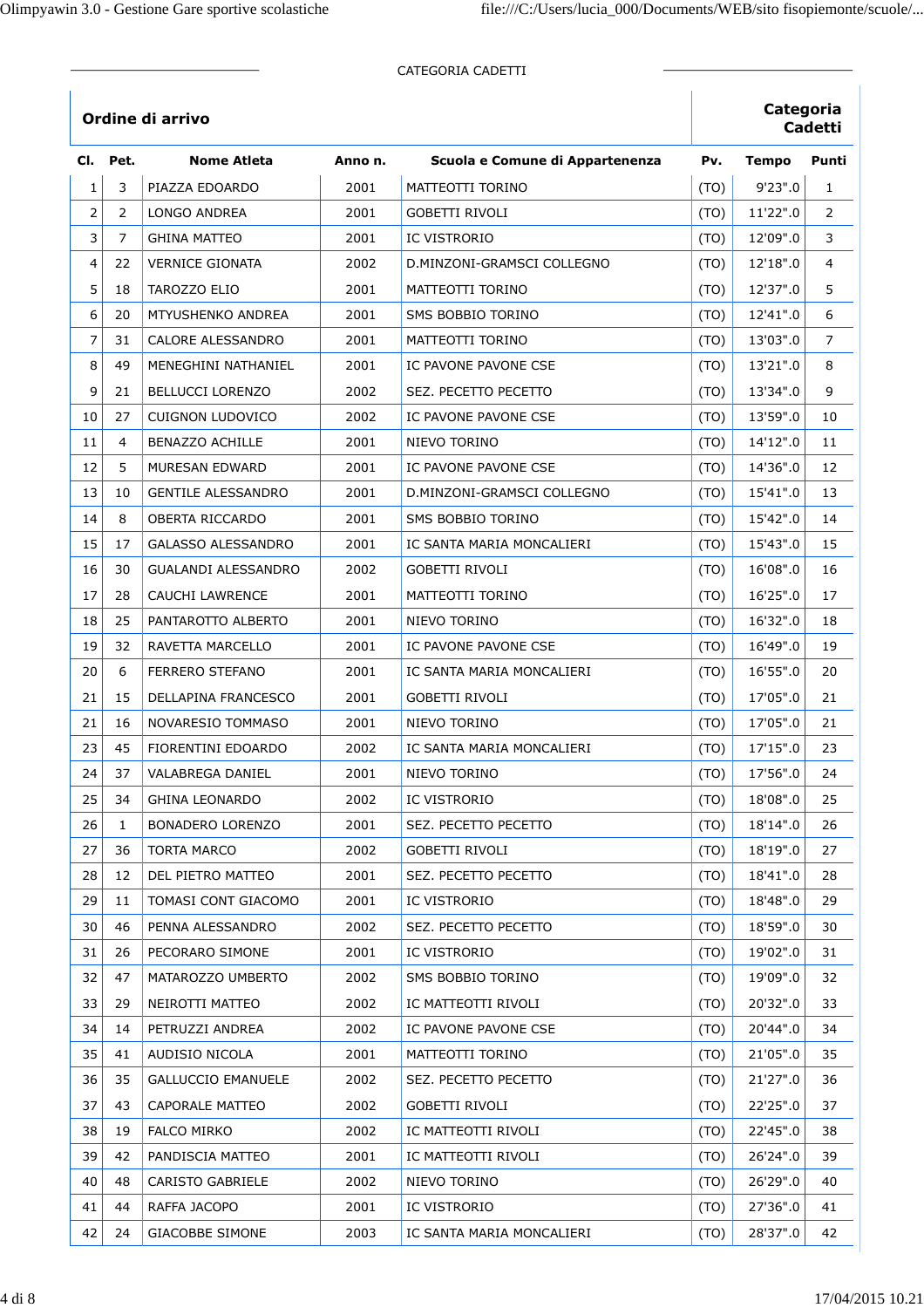| 43   | 50 | CIVERA MARCO           | 2002 | D.MINZONI-GRAMSCI COLLEGNO | (TO) | 35'05".0 | 43 |
|------|----|------------------------|------|----------------------------|------|----------|----|
| 44   | 9  | FERRARA FEDERICO       | 2002 | IC MATTEOTTI RIVOLI        | (TO) | 41'56".0 | 44 |
| Rit. | 23 | DIAZ NELSON            | 2001 | SMS BOBBIO TORINO          | (TO) | $- - -$  | 50 |
| Rit. | 40 | ALESSANDRO FRANCESCO   | 2001 | IC SANTA MARIA MONCALIERI  | (TO) | $---$    | 50 |
| Sal  | 33 | MARINI SIMONE          | 2001 | SMS BOBBIO TORINO          | (TO) | $- - -$  | 50 |
| Sal  | 38 | CENTINARO LORENZO      | 2001 | D.MINZONI-GRAMSCI COLLEGNO | (TO) | $--$     | 50 |
| Sql  | 39 | <b>GIVONE FEDERICO</b> | 2002 | IC MATTEOTTI RIVOLI        | (TO) | $---$    | 50 |

CATEGORIA JUNIOR F.

|    |          | Ordine di arrivo       |        |                                 | <b>Categoria Junior</b><br>F. |              |                |  |
|----|----------|------------------------|--------|---------------------------------|-------------------------------|--------------|----------------|--|
|    | Cl. Pet. | <b>Nome Atleta</b>     | Annon. | Scuola e Comune di Appartenenza | Pv.                           | <b>Tempo</b> | Punti          |  |
| 1  | 291      | AMBROSI NOEMI          | 1996   | LS GOBETTI TORINO               | (TO)                          | 15'39".0     | 1              |  |
| 2  | 288      | CAMPADELLO MARGHERITA  | 1996   | LS GOBETTI TORINO               | (TO)                          | 16'51".0     | 2              |  |
| 3  | 287      | <b>GALFIONE AIDA</b>   | 1997   | LS CURIE PINEROLO               | (TO)                          | 17'56".0     | Ind.           |  |
| 4  | 298      | RANOTTI VIOLA          | 1996   | SIES SPINELLI TORINO            | (TO)                          | 18'44".0     | 3              |  |
| 5  | 297      | CAMORIANO MARTINA      | 1997   | LS GOBETTI TORINO               | (TO)                          | 18'56".0     | 4              |  |
| 6  | 285      | <b>FIORE SILVIA</b>    | 1996   | SIES SPINELLI TORINO            | (TO)                          | 19'58".0     | 5              |  |
| 6  | 289      | CORETTI SOFIA          | 1996   | SIES SPINELLI TORINO            | (TO)                          | 19'58".0     | 5              |  |
| 8  | 294      | PERASSO LUCIA          | 1996   | SIES SPINELLI TORINO            | (TO)                          | 20'28".0     | $\overline{7}$ |  |
| 9  | 292      | <b>FERRONE GIORGIA</b> | 1997   | <b>IPSSCT LAGRANGE TORINO</b>   | (TO)                          | 31'10".0     | 8              |  |
| 10 | 290      | PICHIERRI CHIARA       | 1997   | <b>IPSSCT LAGRANGE TORINO</b>   | (TO)                          | 33'10".0     | 9              |  |
| 11 | 286      | SCARAFIOTTI CHIARA     | 1997   | <b>IPSSCT LAGRANGE TORINO</b>   | (TO)                          | 37'15".0     | 10             |  |

**Categoria Allieve - Categoria Allievi - Categoria Cadette - Categoria Cadetti - Categoria Junior F. - Categoria Junior M. - Categoria Ragazze - Categoria Ragazzi -**

CATEGORIA JUNIOR M.

|              |          | Ordine di arrivo        |         |                                 | <b>Categoria Junior</b><br>м. |          |                |
|--------------|----------|-------------------------|---------|---------------------------------|-------------------------------|----------|----------------|
|              | Cl. Pet. | <b>Nome Atleta</b>      | Anno n. | Scuola e Comune di Appartenenza | Pv.                           | Tempo    | Punti          |
| $\mathbf{1}$ | 272      | <b>DOTTI GREGORIO</b>   | 1996    | LS CURIE PINEROLO               | (TO)                          | 11'15".0 | Ind.           |
| 2            | 275      | <b>FERRERO DAVIDE</b>   | 1996    | LS GOBETTI TORINO               | (TO)                          | 12'03".0 | 1              |
| 3            | 277      | <b>BORASO AMEDEO</b>    | 1996    | LS GOBETTI TORINO               | (TO)                          | 14'13".0 | 2              |
| 4            | 273      | <b>FUBINI FILIPPO</b>   | 1996    | LS GOBETTI TORINO               | (TO)                          | 14'14".0 | 3              |
| 5            | 279      | <b>CASALE LUCA</b>      | 1996    | LS GOBETTI TORINO               | (TO)                          | 14'40".0 | $\overline{4}$ |
| 6            | 282      | <b>BLOTTO FRANCESCO</b> | 1997    | LS GRAMSCI IVREA                | (TO)                          | 14'44".0 | 5              |
| 7            | 281      | RUFFINENGO GIOVANNI     | 1997    | LS GOBETTI TORINO               | (TO)                          | 14'54".0 | 6              |
| 8            | 274      | FERRERO DAVIDE          | 1997    | SIES SPINELLI TORINO            | (TO)                          | 16'57".0 | $\overline{7}$ |
| 9            | 271      | CHIOLERIO PIETRO        | 1997    | SIES SPINELLI TORINO            | (TO)                          | 19'53".0 | 8              |
| 10           | 278      | PERRONE GIANMARCO       | 1996    | SIES SPINELLI TORINO            | (TO)                          | 21'35".0 | 9              |
| 11           | 276      | SANGIORGI UMBERTO       | 1996    | SIES SPINELLI TORINO            | (TO)                          | 23'31".0 | 10             |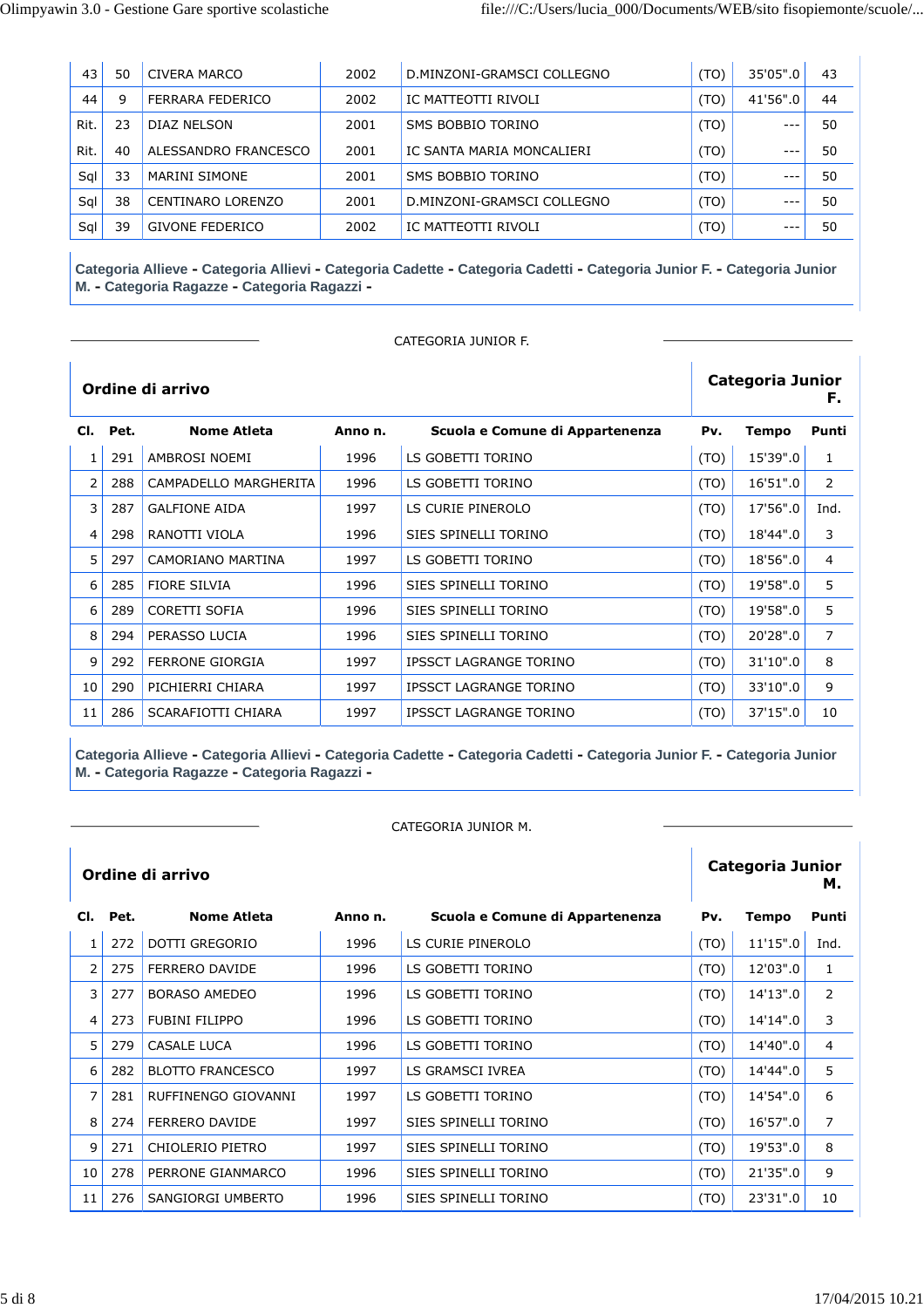|                |      |                              |        | CATEGORIA RAGAZZE               |      |              |                |
|----------------|------|------------------------------|--------|---------------------------------|------|--------------|----------------|
|                |      | Ordine di arrivo             |        |                                 |      | Categoria    | <b>Ragazze</b> |
| CI.            | Pet. | <b>Nome Atleta</b>           | Annon. | Scuola e Comune di Appartenenza | Pv.  | <b>Tempo</b> | Punti          |
| 1              | 182  | <b>GHERGHELUCA VALENTINA</b> | 2003   | <b>MATTEOTTI TORINO</b>         | (TO) | 10'04".0     | $\mathbf{1}$   |
| $\overline{2}$ | 185  | PROFETA ELEONORA             | 2003   | IC SANTA MARIA MONCALIERI       | (TO) | 10'32".0     | $\overline{2}$ |
| 3              | 183  | <b>GAMBA VERONICA</b>        | 2004   | IC PAVONE PAVONE CSE            | (TO) | 11'08".0     | 3              |
| 4              | 153  | OLIVA ALESSIA                | 2003   | D.MINZONI-GRAMSCI COLLEGNO      | (TO) | 11'54".0     | 4              |
| 5              | 154  | <b>BOSCO LAVINIA</b>         | 2003   | SEZ. PECETTO PECETTO            | (TO) | 12'06".0     | 5              |
| 6              | 184  | ROSSINO CECILIA              | 2003   | GOBETTI RIVOLI                  | (TO) | 12'10".0     | 6              |
| $\overline{7}$ | 187  | MIANO ARIANNA                | 2003   | MATTEOTTI TORINO                | (TO) | 12'18".0     | $\overline{7}$ |
| 8              | 167  | MOLINERO ALESSIA             | 2003   | NIEVO TORINO                    | (TO) | 12'42".0     | 8              |
| 9              | 162  | ARNODO ELISA                 | 2003   | IC PAVONE PAVONE CSE            | (TO) | 13'21".0     | 9              |
| 10             | 169  | LONGO ROSSELLA               | 2003   | <b>GOBETTI RIVOLI</b>           | (TO) | 13'48".0     | 10             |
| 11             | 164  | <b>GIACOMETTI CRISTINA</b>   | 2003   | D.MINZONI-GRAMSCI COLLEGNO      | (TO) | 14'14".0     | 11             |
| 12             | 156  | <b>DENITTIS MARTINA</b>      | 2003   | IC SANTA MARIA MONCALIERI       | (TO) | 14'19".0     | 12             |
| 13             | 151  | LOGOZZO GIULIA               | 2003   | <b>GOBETTI RIVOLI</b>           | (TO) | 14'31".0     | 13             |
| 14             | 177  | LA CIURA GAIA                | 2003   | MATTEOTTI TORINO                | (TO) | 14'49".0     | 14             |
| 15             | 178  | <b>AVATANEO SOFIA</b>        | 2003   | SEZ. PECETTO PECETTO            | (TO) | 14'59".0     | 15             |
| 16             | 193  | <b>MAPELLI FRANCESCA</b>     | 2003   | SEZ. PECETTO PECETTO            | (TO) | 15'05".0     | 16             |
| 16             | 195  | <b>GALANTON SABINA</b>       | 2002   | SMS BOBBIO TORINO               | (TO) | 15'05".0     | Ind.           |
| 18             | 194  | CRISANTI FRANCESCA           | 2003   | D.MINZONI-GRAMSCI COLLEGNO      | (TO) | 15'26".0     | 17             |
| 19             | 174  | <b>ENRIONE DAISY</b>         | 2003   | IC PAVONE PAVONE CSE            | (TO) | 16'15".0     | 18             |
| 20             | 166  | PETROZZINO GINEVRA           | 2003   | GOBETTI RIVOLI                  | (TO) | 16'43".0     | 19             |
| 21             | 152  | <b>GIANNOTTA GIULIA</b>      | 2003   | NIEVO TORINO                    | (TO) | 16'48".0     | 20             |
| 22             | 176  | <b>GIOVANETTO CHIARA</b>     | 2003   | IC VISTRORIO                    | (TO) | 17'42".0     | 21             |
| 22             | 192  | PARISI GAIA                  | 2003   | <b>IC VISTRORIO</b>             | (TO) | 17'42".0     | 21             |
| 24             | 190  | <b>BAUDANO ROSSELLA</b>      | 2003   | <b>GOBETTI RIVOLI</b>           | (TO) | 18'01".0     | 23             |
| 25             | 172  | MANFRINI NOEMI               | 2003   | D.MINZONI-GRAMSCI COLLEGNO      | (TO) | 18'28".0     | 24             |
| 26             | 171  | FALETTI VITTORIA             | 2003   | NIEVO TORINO                    | (TO) | 18'38".0     | 25             |
| 27             | 160  | BORICEANU STEFANIA           | 2003   | SMS BOBBIO TORINO               | (TO) | 18'54".0     | 26             |
| 28             | 168  | <b>BRUNO SAMIRA</b>          | 2003   | IC VISTRORIO                    | (TO) | 19'13".0     | 27             |
| 29             | 161  | <b>BUEMI CARLOTTA</b>        | 2003   | SEZ. PECETTO PECETTO            | (TO) | 19'30".0     | 28             |
| 30             | 165  | CARBONI GIORGIA              | 2003   | MATTEOTTI TORINO                | (TO) | 20'05".0     | 29             |
| 31             | 173  | LUSSO ELISA                  | 2003   | SMS BOBBIO TORINO               | (TO) | 20'34".0     | 30             |
| 32             | 155  | ALBERGHINO ANGELICA          | 2003   | IC VISTRORIO                    | (TO) | 20'53".0     | 31             |
| 33             | 181  | LISSOLO REBECCA              | 2003   | IC VISTRORIO                    | (TO) | 21'32".0     | 32             |
| 34             | 186  | CAPANNA ALICE                | 2003   | D.MINZONI-GRAMSCI COLLEGNO      | (TO) | 21'46".0     | 33             |
| 35             | 175  | CHIRI ALICE                  | 2003   | SEZ. PECETTO PECETTO            | (TO) | 24'28".0     | 34             |
| 36             | 158  | ORTU VALERIA                 | 2003   | SMS BOBBIO TORINO               | (TO) | 28'30".0     | 35             |
| 37             | 159  | <b>VRABIE REBECCA</b>        | 2003   | IC PAVONE PAVONE CSE            | (TO) | 30'59".0     | 36             |
| 38             | 163  | ZANETTI ELISA                | 2003   | IC SANTA MARIA MONCALIERI       | (TO) | 31'15".0     | 37             |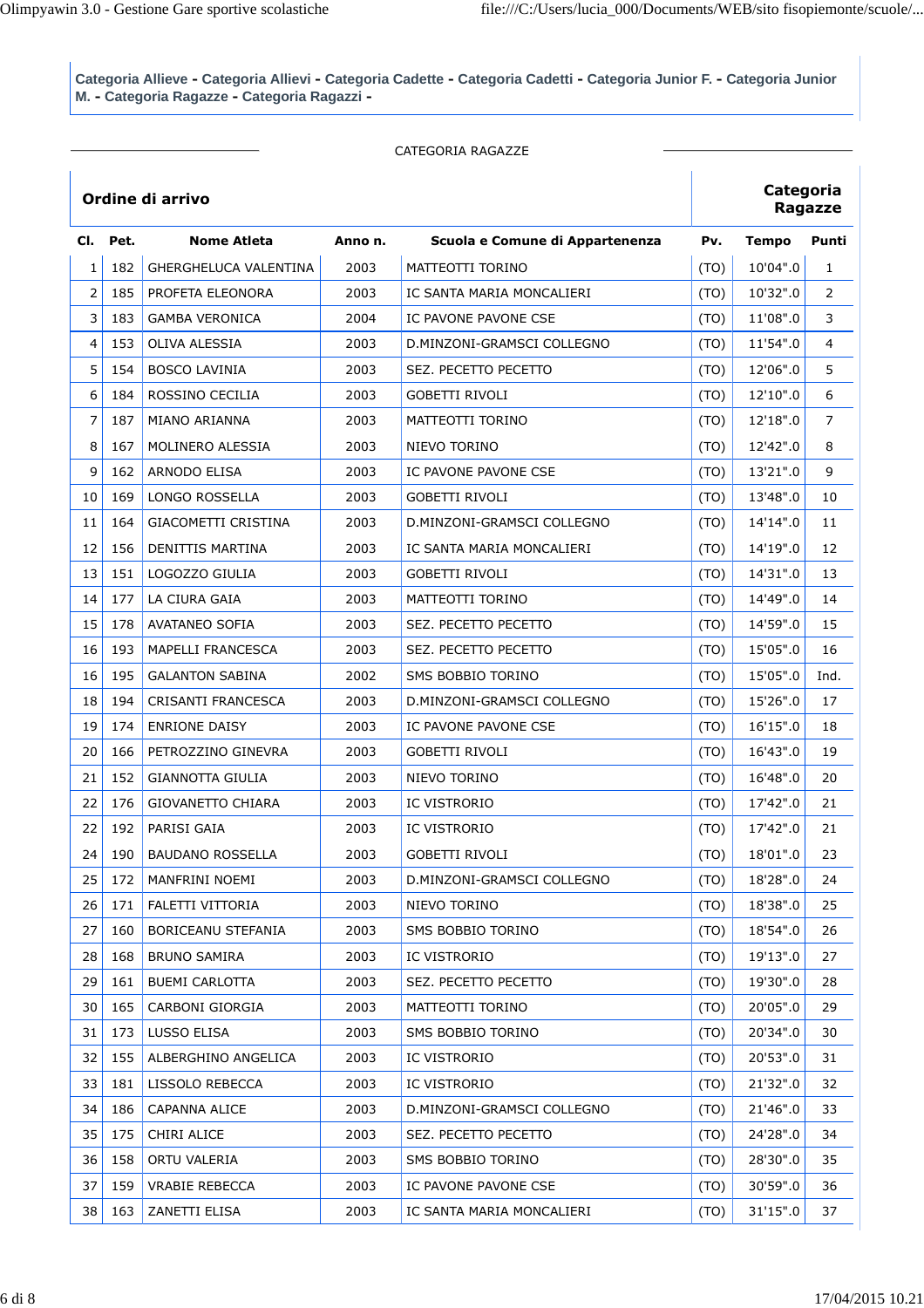| 39   | 57ء | <b>FANTIN CLELIA</b> | 2003 | MATTEOTTI TORINO          | $'TO$ ) | 36'45".0    | 38 |
|------|-----|----------------------|------|---------------------------|---------|-------------|----|
| 40   | 79  | HOXHA REA            | 2003 | SMS BOBBIO TORINO         | 'TO)    | 42'34".0    | 39 |
| Rit. | 70  | CARBONE BARBARA      | 2003 | IC SANTA MARIA MONCALIERI | (TO)    | $- -$       | 43 |
| Sal  | L89 | SPROCATI SARA        | 2003 | IC SANTA MARIA MONCALIERI | (TO)    | $- -$       | 43 |
| Sal  | 191 | VACCHIERO MARTINA    | 2003 | IC PAVONE PAVONE CSE      | (OT     | $- - \cdot$ | 43 |

|                |      |                                        |         | CATEGORIA RAGAZZI               |      |              |              |
|----------------|------|----------------------------------------|---------|---------------------------------|------|--------------|--------------|
|                |      | Ordine di arrivo                       |         |                                 |      | Categoria    | Ragazzi      |
| CI.            | Pet. | <b>Nome Atleta</b>                     | Anno n. | Scuola e Comune di Appartenenza | Pv.  | <b>Tempo</b> | Punti        |
| $\mathbf{1}$   | 103  | <b>GOLLIN EDOARDO</b>                  | 2003    | NIEVO TORINO                    | (TO) | 9'05".0      | $\mathbf{1}$ |
| $\overline{2}$ | 129  | CHEMISE JACOPO                         | 2004    | NIEVO TORINO                    | (TO) | 9'17''.0     | 2            |
| 3              | 128  | <b>GAIDO LUCA</b>                      | 2003    | D.MINZONI-GRAMSCI COLLEGNO      | (TO) | 10'03".0     | 3            |
| 4              | 104  | VALLARO MARTINO                        | 2003    | D.MINZONI-GRAMSCI COLLEGNO      | (TO) | 10'22".0     | 4            |
| 5              | 110  | <b>SCANTAMBURLO</b><br><b>FEDERICO</b> | 2003    | D.MINZONI-GRAMSCI COLLEGNO      | (TO) | 11'27".0     | 5            |
| 6              | 135  | <b>MATTEI FILIPPO</b>                  | 2003    | MATTEOTTI TORINO                | (TO) | 11'54".0     | 6            |
| 7              | 101  | SIVIERO SIMONE                         | 2003    | <b>GOBETTI RIVOLI</b>           | (TO) | 12'56".0     | 7            |
| 8              | 125  | PEYRANI GIOVANNI                       | 2003    | <b>GOBETTI RIVOLI</b>           | (TO) | 13'15".0     | 8            |
| 9              | 124  | <b>GARAVELLI NICCOLO</b>               | 2004    | NIEVO TORINO                    | (TO) | 13'19".0     | 9            |
| 10             | 143  | V ERDUCI CAMILO                        | 2003    | IC PAVONE PAVONE CSE            | (TO) | 13'39".0     | 10           |
| 11             | 118  | CORRIERI RICCARDO                      | 2003    | SEZ. PECETTO PECETTO            | (TO) | 14'01".0     | 11           |
| 12             | 138  | <b>BOTTINO ROBERTO</b>                 | 2003    | <b>GOBETTI RIVOLI</b>           | (TO) | 14'04".0     | 12           |
| 13             | 122  | CAPOSTAGNO ENRICO                      | 2203    | D.MINZONI-GRAMSCI COLLEGNO      | (TO) | 14'25".0     | 13           |
| 14             | 112  | <b>GILI LUCA</b>                       | 2003    | IC PAVONE PAVONE CSE            | (TO) | 15'11".0     | 14           |
| 15             | 144  | VIGNA RICCARDO                         | 2003    | IC VISTRORIO                    | (TO) | 15'27".0     | 15           |
| 16             | 137  | LOIODICE DIEGO                         | 2003    | D.MINZONI-GRAMSCI COLLEGNO      | (TO) | 15'39".0     | 16           |
| 17             | 102  | ARNAUDO EDOARDO                        | 2003    | SEZ. PECETTO PECETTO            | (TO) | 15'56".0     | 17           |
| 18             | 139  | <b>CONTI FRANCESCO</b>                 | 2003    | NIEVO TORINO                    | (TO) | 16'14".0     | 18           |
| 19             | 140  | ARNESANO FRANCESCO                     | 2003    | MATTEOTTI TORINO                | (TO) | 16'25".0     | 19           |
| 20             | 131  | ALESSANDRO FEDERICO                    | 2004    | IC SANTA MARIA MONCALIERI       | (TO) | 16'45".0     | 20           |
| 21             | 113  | MARICONDA SIMONE                       | 2003    | <b>GOBETTI RIVOLI</b>           | (TO) | 17'46".0     | 21           |
| 22             | 114  | STRAMACCIA DAVIDE                      | 2003    | MATTEOTTI TORINO                | (TO) | 17'59".0     | 22           |
| 23             | 105  | LARGHI GIORGIO                         | 2003    | IC VISTRORIO                    | (TO) | 18'53".0     | 23           |
| 24             | 106  | FLOREA ALEXANDRU                       | 2003    | SMS BOBBIO TORINO               | (TO) | 19'02".0     | 24           |
| 25             | 132  | FALCIONE STEFANO                       | 2004    | GOBETTI RIVOLI                  | (TO) | 20'22".2     | 25           |
| 26             | 133  | MONFREDINI LUCA                        | 2003    | SMS BOBBIO TORINO               | (TO) | 20'40".0     | 26           |
| 27             | 116  | RIZZIERI ALESSIO                       | 2003    | SMS BOBBIO TORINO               | (TO) | 21'36".0     | 27           |
| 28             | 121  | <b>FRANCO ANDREA</b>                   | 2003    | SEZ. PECETTO PECETTO            | (TO) | 21'59".0     | 28           |
| 29             | 109  | SIMONELLI DAVIDE                       | 2003    | IC SANTA MARIA MONCALIERI       | (TO) | 22'18".0     | 29           |
| 30             | 134  | OBERTO TARENA DANIELE                  | 2003    | IC VISTRORIO                    | (TO) | 25'28".0     | 30           |
| 31             | 130  | CALVETTO TOMMASO                       | 2003    | IC PAVONE PAVONE CSE            | (TO) | 26'41".0     | 31           |
| 32             | 119  | MILONE FRANCESCO                       | 2003    | MATTEOTTI TORINO                | (TO) | 27'48".0     | 32           |